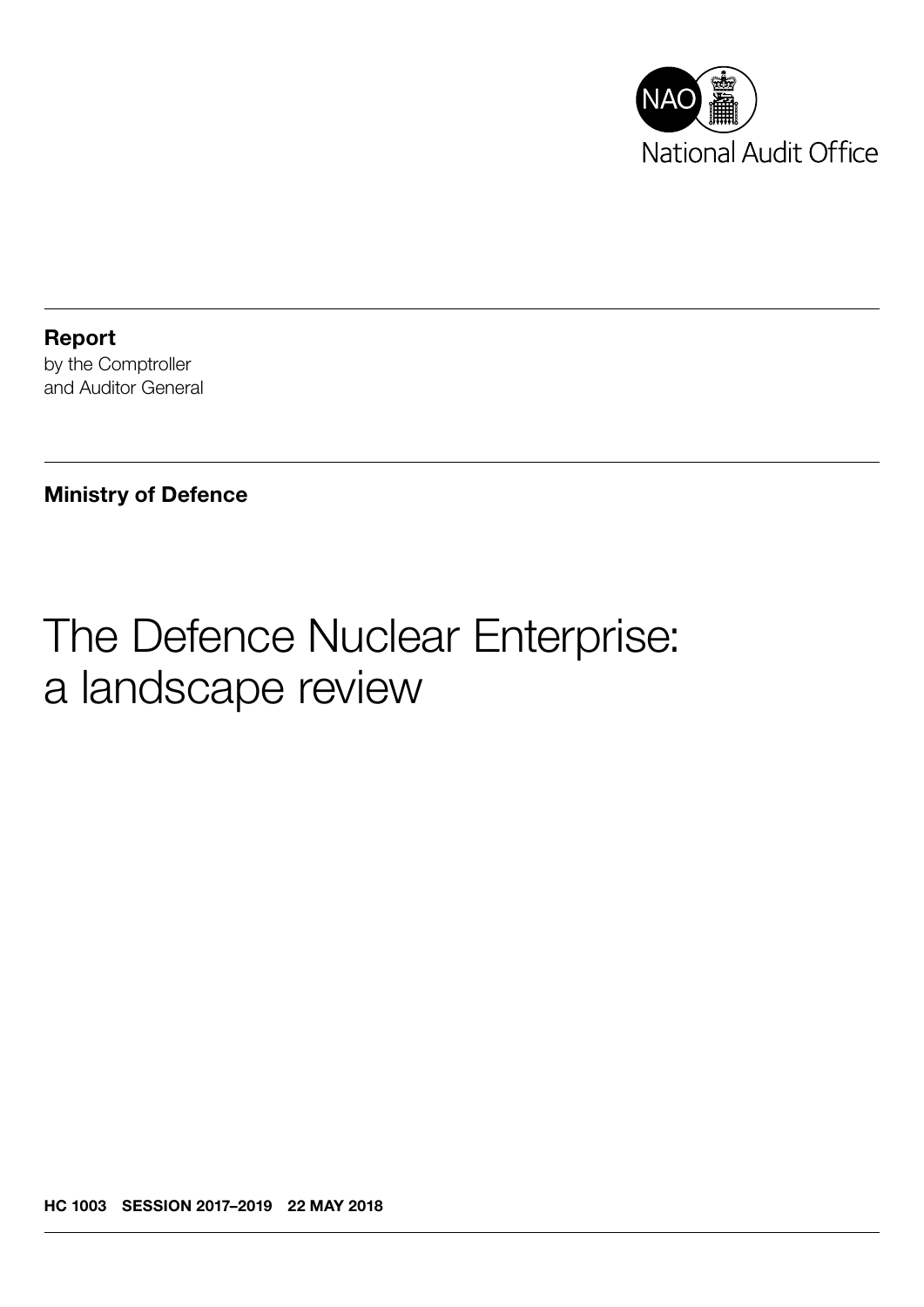## Key facts

# 49

number of years the Royal Navy has operated the continuous at sea deterrent

estimated expected spend on the Nuclear Enterprise (the Enterprise) in 2018-19, 14% of the defence budget

£5.2bn

number of in-service nuclear submarines as at March 2018

10

| £50.9 billion | expected spend on Enterprise equipment and support programmes<br>in the 10 years, 2018 to 2028    |
|---------------|---------------------------------------------------------------------------------------------------|
| £2.9 billion  | gap between the expected spend on equipment and support<br>and the available budget, 2018 to 2028 |
| 97%           | percentage of Enterprise contracts, by value, held by four main<br>contractors, 2017-18           |
| 30,000        | estimated number of people involved in the Enterprise, March 2018                                 |
| 337           | shortage of skilled military Royal Navy nuclear staff across<br>seven areas, January 2018         |
| 20            | number of submarines awaiting disposal, March 2018                                                |
| £4.9 billion  | initial forecast cost of 52 in-progress estate upgrade<br>programmes over their lifetime          |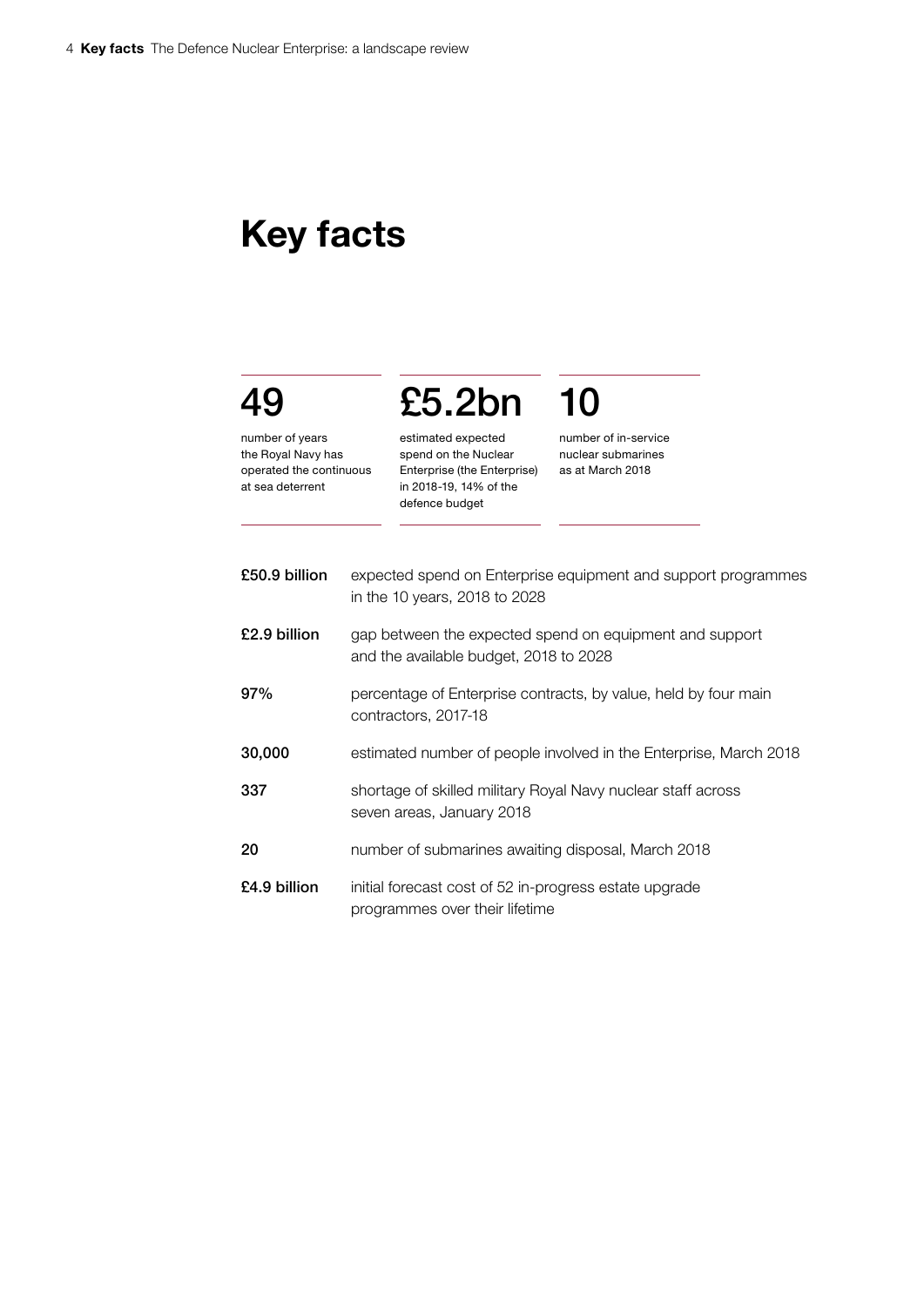## Summary

1 The Ministry of Defence (the Department) maintains a submarine-based nuclear deterrent to support the government's national security policy. It currently operates four nuclear-armed deterrent submarines: the Vanguard class. To do this, the Department relies on a network of programmes, equipment and people, often referred to as the Nuclear Enterprise (the Enterprise). Its work includes designing, producing and maintaining submarines and nuclear warheads, and providing the necessary estate, people and support.

2 In 2008, we reported on the future nuclear deterrent. We concluded that, despite early progress, value-for-money risks relating to costs, decision-making and governance needed to be managed. This landscape report looks at the Enterprise more broadly than our 2008 report. It aims to help Parliament better understand the complexities of the Enterprise by describing how the Department needs to bring together its programmes, including production of the new deterrent submarines, to provide a continuous at sea deterrent. In particular, we describe:

- the component parts of the Enterprise (Part One);
- its governance and accountability (Part Two); and
- the management of specific aspects of the Enterprise (Part Three).

We have not evaluated the value for money of the Enterprise or commented on the overarching policy.

### Key findings

#### Components of the Enterprise

3 The government's policy is to maintain a nuclear deterrent as part of its national security strategy. Since April 1969 the Department has carried out this policy, which it assesses as one of its highest priorities, through having at least one nuclear-armed submarine on patrol at any given time. This is often termed the 'continuous at sea deterrent'. In 2006, the government announced its intention to maintain the deterrent. Parliament last endorsed this decision in July 2016 when it voted to start constructing new nuclear-armed submarines, the Dreadnought class (paragraphs 1.2 to 1.5).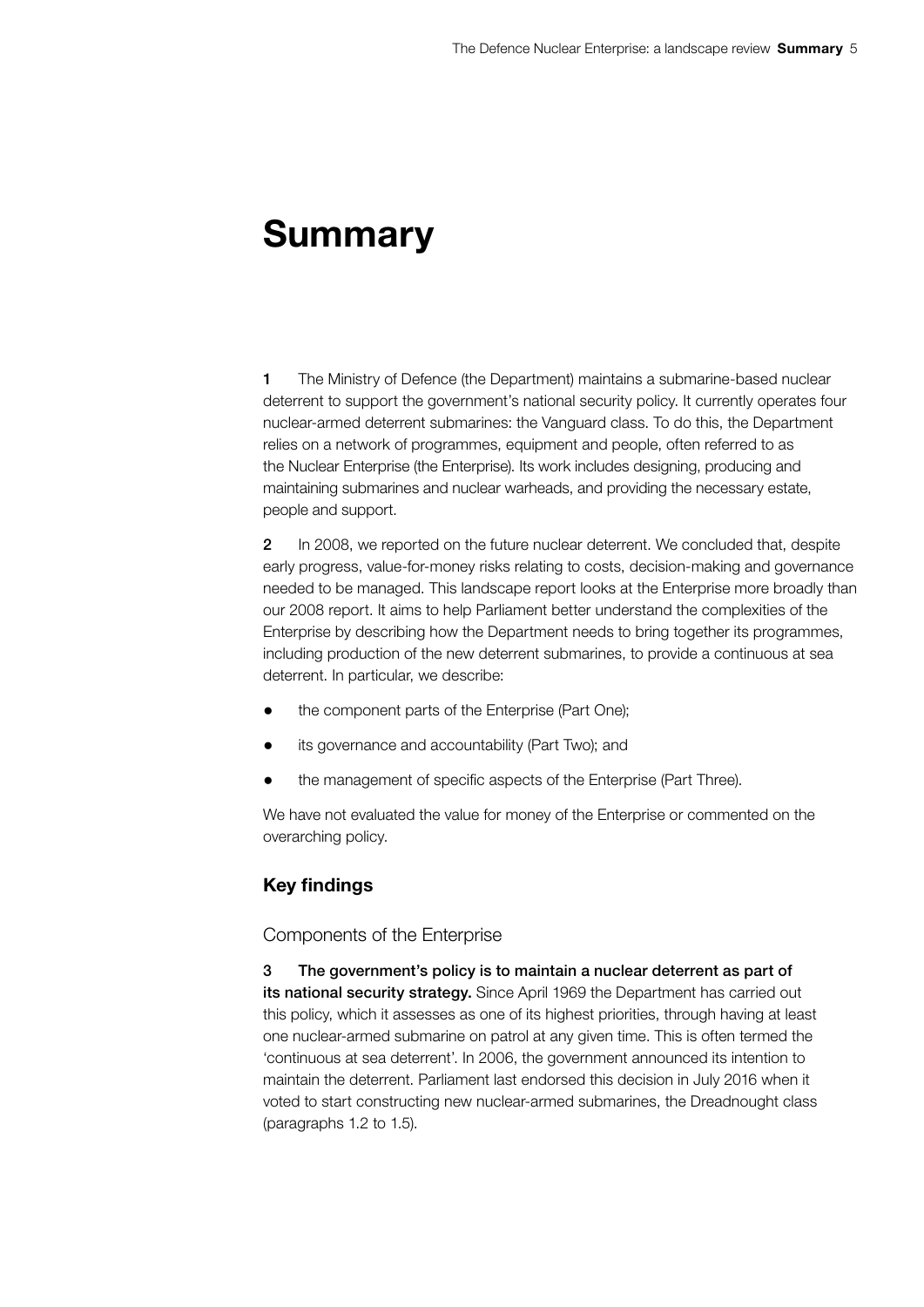4 To maintain the deterrent, the Department coordinates a range of programmes and organisations, often termed the 'Enterprise'. This includes submarines, the nuclear propulsion systems used to power the submarines, and the missiles and warheads that arm them. It also brings together the design, build, operation, maintenance and support of these elements, which involves numerous partners. The United Kingdom (UK) and the United States (US) cooperate closely including on elements of both the Trident and nuclear propulsion systems (paragraphs 1.7 to 1.19).

5 In 2018-19, the Department forecasts to spend £5.2 billion across the Enterprise. This sum represents 14% of its overall budget. It includes £1.8 billion on procuring and supporting submarines, £1.4 billion on the missiles and warheads, £790 million on the propulsion systems, and £220 million on managing the Enterprise (paragraph 1.6).

Governance and accountability of the Enterprise

6 The Department is held to account for providing the Enterprise in a number of ways. It is responsible for delivering the requirements set out by the Prime Minister's policy intent. On occasions, Parliament, the National Audit Office, and the Infrastructure and Projects Authority examine different aspects of the Enterprise. Regulators hold the Department to account for its safe management (paragraphs 2.2 to 2.7).

7 In the last two years, the Department has reorganised how it manages the Enterprise. The Strategic Defence and Security Review (SDSR) 2015 set out the Department's commitment to making governance and decision-making for the Enterprise clearer, as this had become fragmented under the Department's devolved model. The Department has implemented most of its commitments by establishing a single point of accountability for the Enterprise and creating two new organisations: the Defence Nuclear Organisation (DNO) and the Submarine Delivery Agency (SDA) (Figure 1) (paragraphs 2.8 to 2.13).

8 After announcing revised arrangements in SDSR 2015, the Department introduced them over an 18-month period, during which time it also had to make key commercial decisions. Both the DNO and the SDA are now recruiting to fill recognised skills gaps, including to some senior finance and commercial positions. As the Department established these new bodies, it also had to agree critical submarine production contracts. Having made these decisions, the Department has said it will now focus on building up the new organisations (paragraphs 2.14 to 2.16).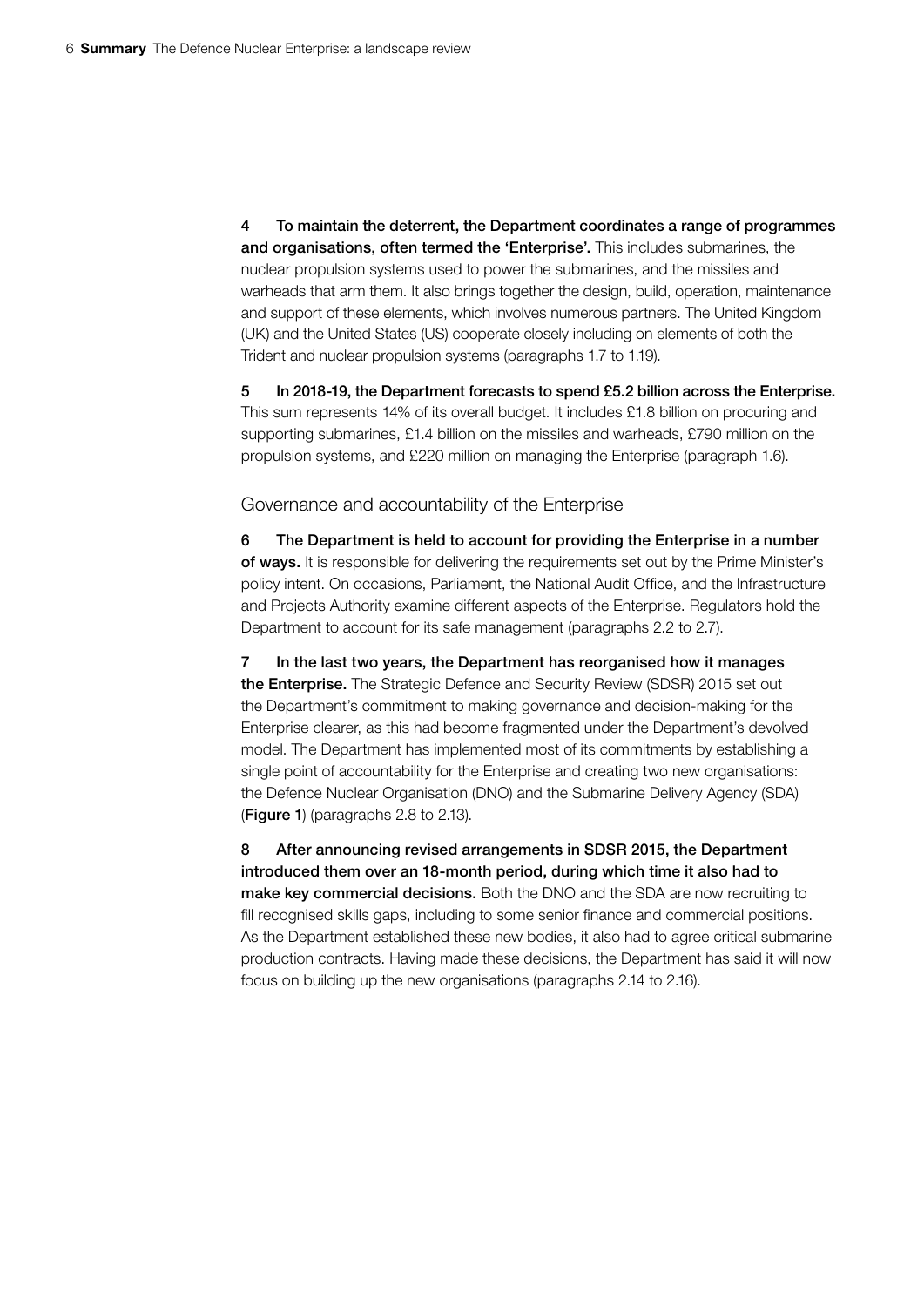#### Figure 1

#### The Department's response to Strategic Defence and Security Review (SDSR) 2015 commitments, March 2018

#### The Department has implemented most of its commitments

#### Commitments **Commitments** Departmental response

| Establish a new Departmental team headed<br>by an experienced commercial specialist to<br>act as the single sponsor for all aspects of       | Created the Defence Nuclear Organisation (DNO),<br>a top-level departmental budget to set policy,<br>assign budgets and make decisions.                                                                                           |
|----------------------------------------------------------------------------------------------------------------------------------------------|-----------------------------------------------------------------------------------------------------------------------------------------------------------------------------------------------------------------------------------|
| the Nuclear Enterprise.                                                                                                                      | Appointed a Director General Nuclear in May 2017,<br>who previously worked at HM Treasury and the UK<br>Border Agency.                                                                                                            |
| Strengthen arrangements for the procurement<br>and in-service support of nuclear submarines.                                                 | Created the Submarine Delivery Agency (SDA)<br>from April 2018 to manage equipment and support<br>programmes. SDA has the same freedoms to recruit<br>as, and staff have transferred from, Defence Equipment<br>& Support (DE&S). |
| Establish a new delivery body with the authority<br>and freedom to recruit and retain the best<br>people to manage the submarine enterprise. |                                                                                                                                                                                                                                   |
| Intensify efforts to improve contractors'<br>performance, including through sustained<br>investment in skills and infrastructure.            | Introduced various initiatives to respond to poor<br>contractor performance.                                                                                                                                                      |
| Put in place new industrial and<br>commercial arrangements between<br>government and industry.                                               | Created SDA and industry agreement to work together<br>to produce the Dreadnought-class submarine.                                                                                                                                |
|                                                                                                                                              |                                                                                                                                                                                                                                   |

Source: National Audit Office

#### Managing the Enterprise

### 9 The Department has had to cut costs, identify efficiency savings and re-programme work to keep the Enterprise affordable. This includes committing to realising £3 billion of efficiency savings over the next 10 years and delaying by two years the development of an Astute-class submarine replacement. For 2018-19, the Department also agreed with HM Treasury it could access up to £600 million from the £10 billion Dreadnought programme contingency announced in SDSR 2015, to ensure it can deliver the programme within its 2015 cost forecast of £31 billion (paragraphs 3.4, 3.6 to 3.8).

### 10 The Department is under continuing cost pressure from the Enterprise.

Looking beyond a £200 million gap in 2018-19, the Department still needs to manage a further £2.7 billion affordability gap across its equipment and support programmes. The Modernising Defence Programme will allow further consideration of programme options and how the £1.1 billion departmental contingency can be used. The Department will need to agree with HM Treasury under what conditions it can access the remaining £9.4 billion of Dreadnought-specific contingency that can be used across the programme lifetime. As we have previously reported, problems with the affordability of the Enterprise could destabilise the Department's overall Equipment Plan given that around a quarter of its planned spend on equipment relates to nuclear programmes (paragraphs 3.8 to 3.10).